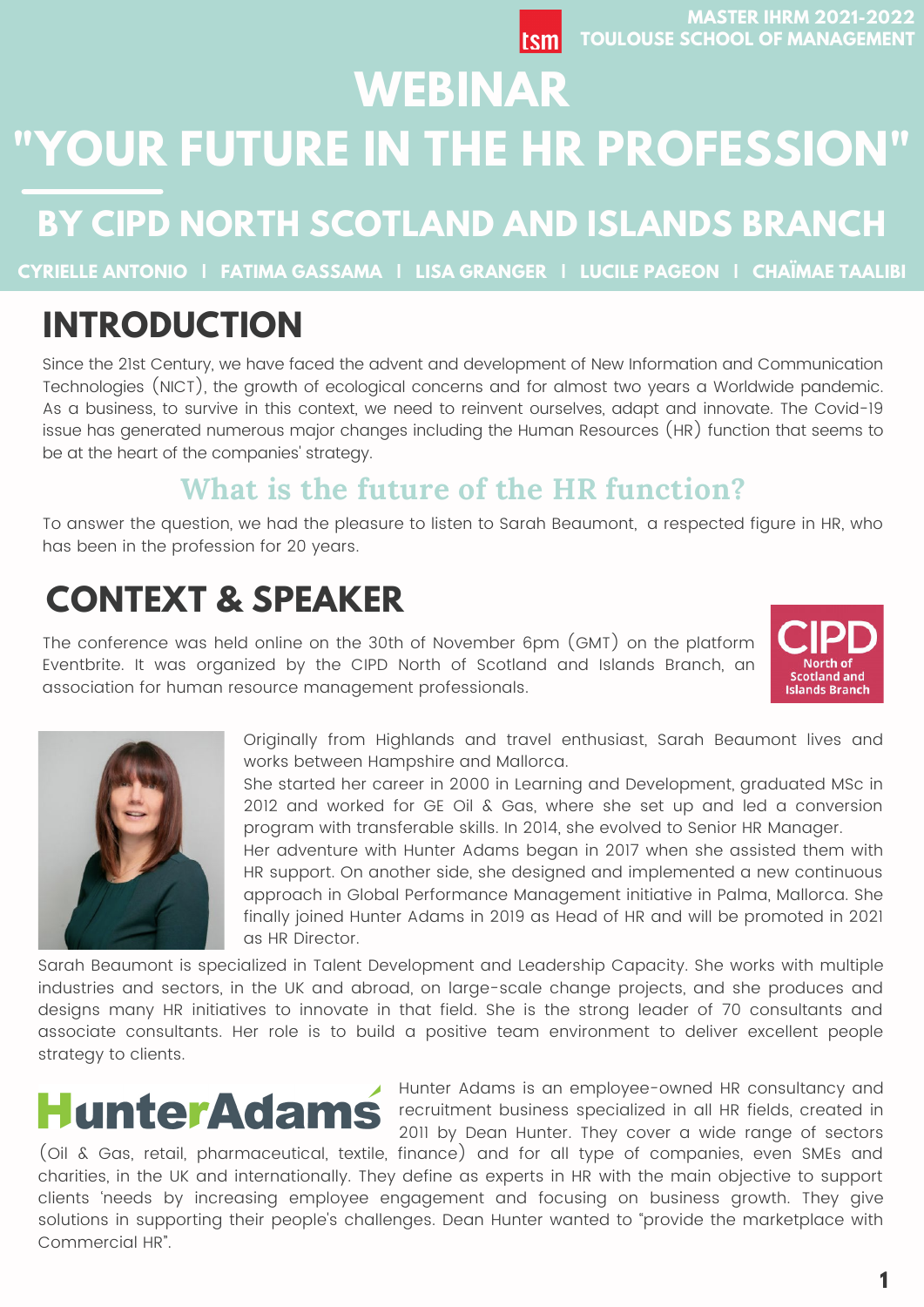# **LET'S TAKE A LOOK BACK ON 2020**

On the 3rd January 2020, the Chartered Institute of Personnel and Development (CIPD) predicted the top 5 Human Resources Trends for 2020.



Well-being, defined as health or happiness, applies not only to the family, but also to the workplace. Recently, well-being has become increasingly important in the workplace, and more and more employers are aware of its impact. It is essential that employees feel supported and reach their full potential. Creating a good work and life balance is very important for employees' work effectiveness. HR wants employees to Be Well Together which can be defined as " a collective feeling of leading a 'good life' ", shared and created by people and organizations.

Say goodbye to emails and paperwork! Technology is at the service of Human Resources. HR use technology to improve the employee experience, recruitment and storage of all employee information. So keep an eye for the new technology trends occurring in 2022 that could help improve business' HR practices.

## **TECHNOLOGY IS THE FUTURE**



The employee is a key enabler who drives the business forward with its knowledge, experience and commitment. An employee who expresses creative ideas to improve the business is an employee who should be encouraged in his work. "Adopt participative management because it is good for all employees and managers!" (Mark Smith, Director of the Grenoble Ecole de Management Graduate School).

The performance system allows employees, during a meeting with their line manager, to take stock of their knowledge and know-how and to find out where they can improve. This meeting is a constructive exchange that allows employees to understand that certain elements of their work system can be improved. Employees can also take advantage of this opportunity to share their concerns about well-being.

#### **CONTINUOUS PERFORMANCE MANAGEMENT**



Data analysis helps to attract and retain the best talent. For example, analyzing employee engagement and satisfaction allows the HR department to improve the working environment in order to respect employee well-being. The things that are talked about in performance reviews can be correlated and used to help focus on employees. For this reason, data analysis is one of the most important trends of this new decade.

Then Covid came along, in March 2020 employees were all told to stay at home as much as possible. For most of them this meant taking their laptops and turning off the office lights. They thought it would only last a few weeks. Sarah Beaumont, remembered sending an email during this period, entitled: "Coronavirus, should we be worried?"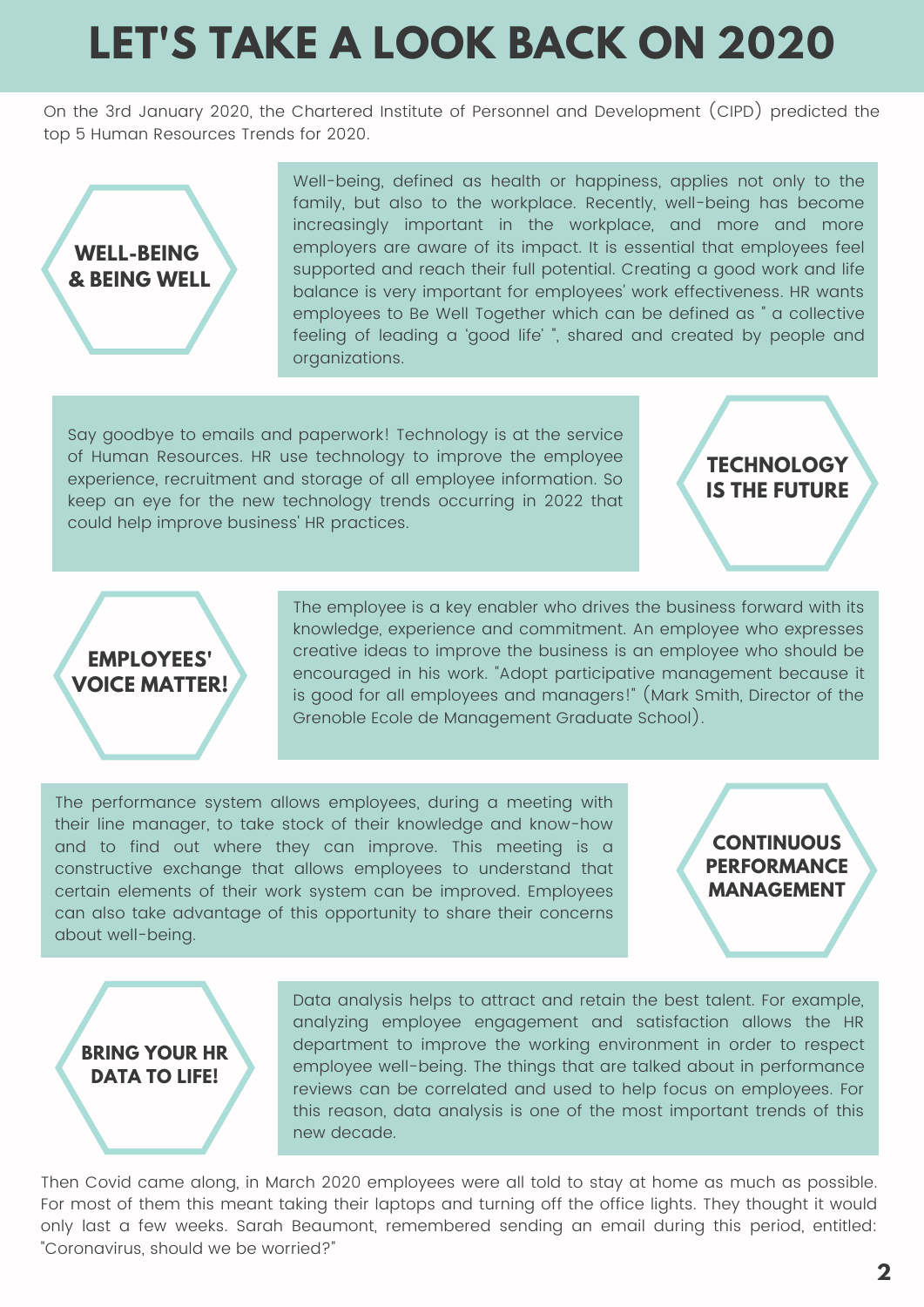# **COVID-19: EXCEPTIONAL HR OPPORTUNITIES**

The Crisis of Covid-19, was a real opportunity for the HR department to partner with business leaders and to really make those commercial decisions at a time.

#### **HR HIGH RESPONSIVENESS**

The HR department has been quick to create stakeholder engagement plans which have strengthened the relationship and developed the stakeholder-HR relationship. The HR accompanied middle-managers to create a collective dynamic in distance. The overall morale of the team has decreased due to the confinement.

For isolated employees, especially in small flats, the confinement was burdensome and the lack of social links was more or less difficult to live with.

Fortunately, the creativity of HR in collaboration with the top management helped to strengthen the bonds of trust and solidarity within the company. In the United Kingdom, an HR team organized meetings for managers during the lockdown period so that they could discuss, share their difficulties and help each other on how to manage telecommuting teams.

#### **CREATION OF A COLLECTIVE DYNAMIC IN DISTANCE**

Some employees decided to return to their home countries to work through Covid, which led to many challenges in terms of social security contributions, corporate taxes and labour legislation. These challenges provided an opportunity to strengthen internal HR policies.

#### **AGILE DECISION-MAKING**

Throughout Covid, HR Managers worked on agile decisionmaking. For example, there was no precedent for furlough. Most of the time, a furlough was dropped on Friday evening at 5pm. During this period, they positioned themselves as adaptive and creative leaders.

The Journalist Martin Leewis had written an article on the employment law updates that Judge Rider had put in place during the lockdown on employment law and furlough updates. Some of the information were incorrect, which resulted for HR in having an opportunity to communicate to employees the actual legislation that had been put in place to reassure them.

Human Resources Business Partners also acted as a life coach by giving practical advice to employees on how best to adapt their daily life to this exceptional situation. The best advice for parents was probably managing telecommuting with their children.

#### **REINFORCEMENT OF AUTONOMY**

Human Resources had both to implement remote working and to ensure the safety of the employees on site. They had to make sure that everyone has the ability and tools to remote work and that leaders can manage their employees without seeing them, by building a trustworthy relationship and communicate differently.

With constantly changing role rules on lockdown. Human resources had a huge amount of information to process, especially from the government. New ethical challenges emerged, such as mandatory vaccination in some sectors. HR had to ensure an inclusive discourse so that both vaccinated and unvaccinated people felt heard.

#### **NEW ETHICAL QUESTIONS**

If you look back, you will see that there have been huge opportunities for day-to-day development that have helped HR to move forward and evolve with the world. Today, many companies offer teleworking, but how 2022 will be like for HR? Only time will tell us!

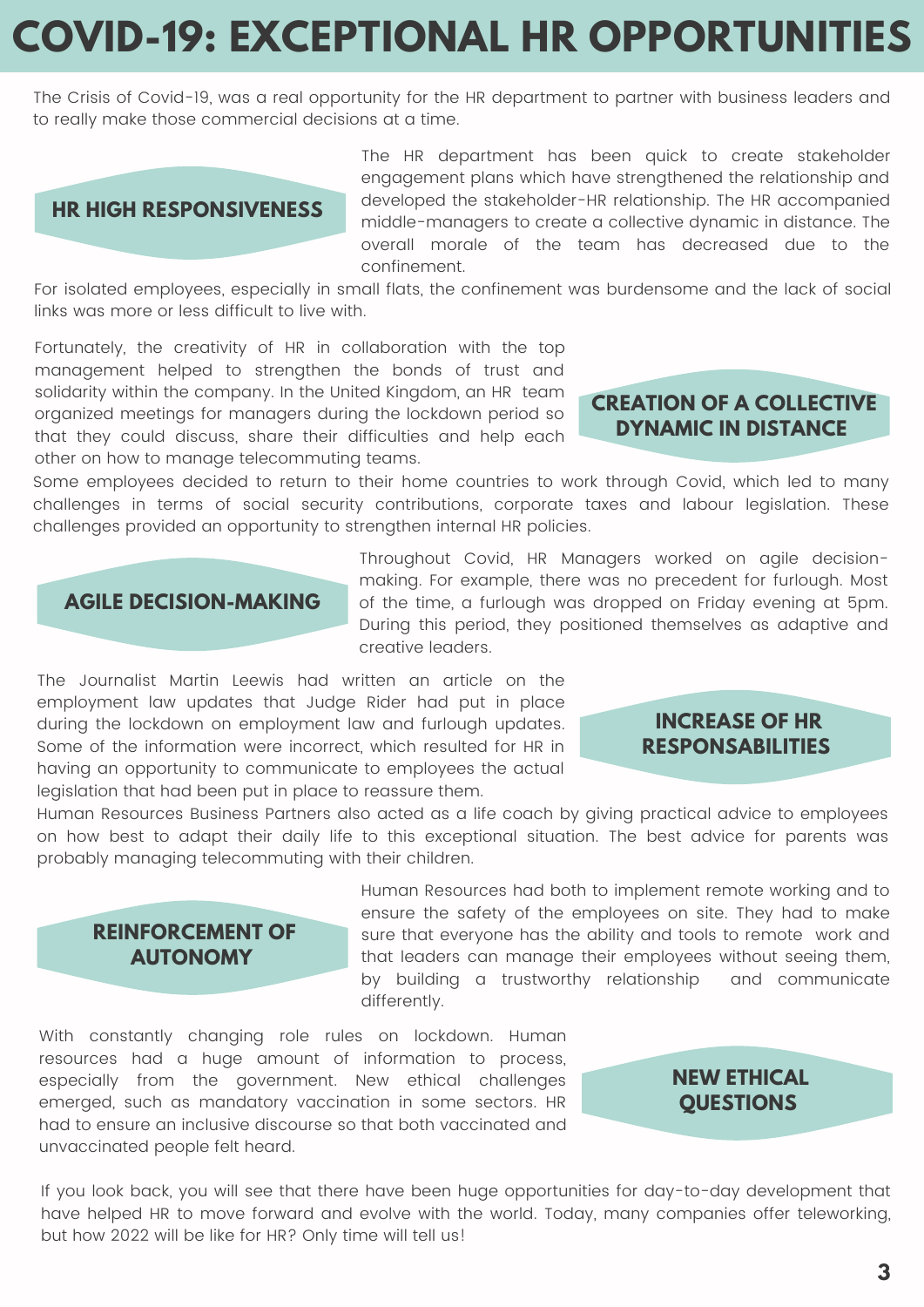# **OUTLOOK FOR 2022 & BEYOND**

#### **"Resetting Normal. Defining the New Era of Work 2021" - The Adecco Group**

"Resetting Normal" is a survey conducted in 2020 by the Adecco Group. It gathers the answer of 14,800 offices-based employees, managers and C-suite executives across 25 countries.

The objective was to give a clear insight of working practices, behaviors and attitudes towards work.

Particularly, the survey focused on how the pandemic has reshaped attitudes of leaders and companies.

From this survey, emerged the 5 biggest shifts that employers and organizations need to continue to evolve and adapt in the new era of work.

The future is flexible

Both companies and employees ask for "hybrid working" in the long-term: the 51% office and 49% remote model seems to be optimal.



#### End of the 9 to 5 working time and a more effective measure of productivity

About 69% of employees would like their contract to be based on results rather than hours worked.



#### Leadership needs reinvention

Leaders should develop new standards such as "Emotional Intelligence" to focus on empathy and supportive management.



#### Universal appetite for mass upskilling

The (compelled) digitalization reinforces the reskilling imperative.

#### A new trust equation

Employers have gained trust. Now, workers expect them to "reset normal".

Arguably, the Covid-19 pandemic changed the world of work more radically than any other single event in our working lifetime. If there's one thing that seems to have been overwhelmingly embraced during this health crisis, it's telecommuting and, the hybrid work mode. In the pre-pandemic period, the common sense dictated that remote working would lead to a loss of productivity and, by extension, that turning into flexible working does not work. In fact, it does.

Moreover, a lot of very traditional clients even asked companies like Hunter Adams, for some help to find a way to arrange their remote working policy and to find a solution that works for them, not just for employees but also for the business.

#### *"We want to work smarter and not harder"*

Similarly, a "New Week" demand has appeared during the pandemic. Indeed, employees and employers talk about a shorter and flexible time schedule, on the model of the 4-day working week, in addition to the hybrid working model. The question is, can it work for the business? Nobody knows. However, the fact is that "We [employees] want to work smarter and not harder [or longer]".

Working smarter, not harder means having a well defined strategy to prioritize the most important activities in order to make each day productive. This strategy will help in feeling satisfied rather than overwhelmed, frustrated and overloaded. About that, the Adecco survey shows that people prefer to be evaluated on results rather than hours worked.

The fact that burnout might be the next worker pandemic supports this demand. Indeed, working longer and harder, through the pandemic, has led to fatigue and burnout. Above all, the assessment is that managers were not able to quickly identify people who were struggling because of remote or excessive work and pressure. On that matter, HR professionals have to work with the leaders, especially on their softskills, to not just manage employees but also build a team culture. Indeed, in a disengaged team, there are many factors affecting the leader ability to build that culture and to manage effectively.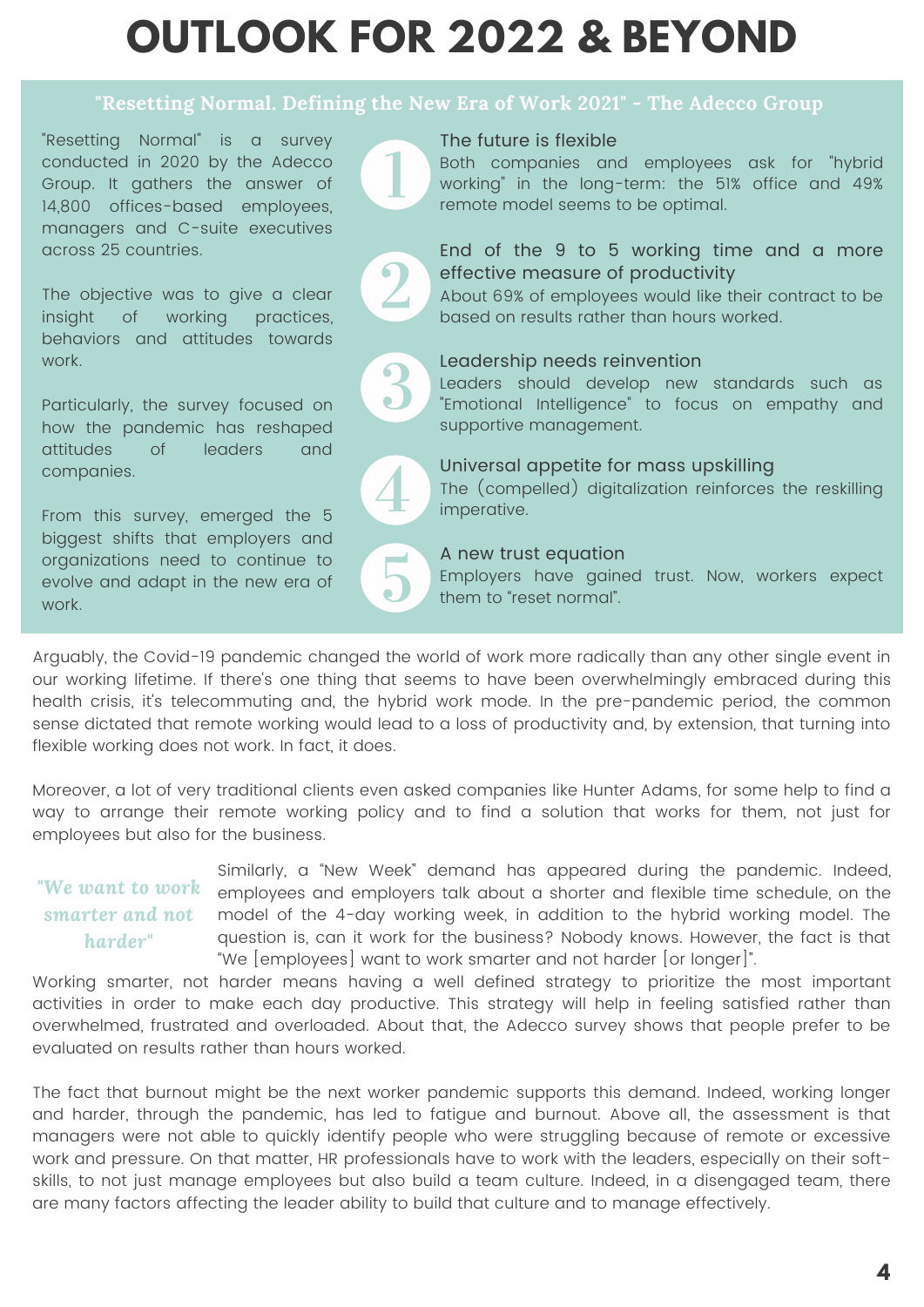And last but not least, this crisis has created a "Great Re-Evaluation phenomenon". It means that, companies will not observe a tsunami of turnover because of mass resignation but, in reality, people are re-evaluating how they want to work. For instance, when a company is dictating whether the employee have to work full time at the office or in full-remote, in other words dictating one extreme, it observes attrition or large number of resignations. Thus, HR professionals have the opportunity to work with leaders and sales representatives to really understand what the business needs to make a strategy and how they can support the employees to be able to meet that.

#### *The key work of the future is "flexibility".*

Finally, as we emerge from Covid, employees are seeking more flexible and remote working options which suppose more conversation about what want the employer and the employee. Even more, they expect a more inclusive hybrid working model, providing flexibility over when and where they work. However, it could be an opportunity to select the best talent by hiring beyond the location of the office. In addition, employees are looking for meaningful work and companies that act ethically and with integrity. Consequently, companies' policies need to reflect more than ever the change, not only to attract and retain top talent but also to support employees and meet the business strategy simultaneously.

## **THE FUTURE OF HR SKILLS**

#### *Transitioning from operation to strategic business partner*

HR professionals are working in a partnership with businesses. They have to understand the strategy and the business objectives. They will be able to come up with solutions and achieve the business goals while ensuring ethics and integrity.

#### *Supporting leaders*

There are two main objectives: ensuring that the right structures, technology, and resources are in place and developing the skills required to manage hybrid working teams. HR will have to work in partnership with leaders in order to help, coach, and upskill them. The purpose of these actions is to help leaders to develop skills to manage hybrid working teams.

#### *Attract and retain talent*

HR professionals will have to implement defined career paths and development opportunities. As a lot of employees are looking for long-term career development, HR has the opportunity to help them.

#### *Designing and supporting employee performance frameworks*

The objective is to understand people's expectations and ensure that they are meeting their needs, both for onsite and remote workers.

#### *Efficient use of technology*

In order to run effective meetings regardless of the location of employees, HR will have to use technology such as Zoom and Google Meet. The majority of people prefer having challenging conversations on face to face rather than zoom calls. Nowadays, technology skills are indispensable to communicate with team members.

#### *Open communication*

Communication is the key to the business's success. By communicating openly, HR specialists can understand employees' concerns. Honest feedback allows them to implement strategies to support employees

#### *Ensuring fair and equitable treatment*

Nowadays, employees wish to work with integrity and ethics.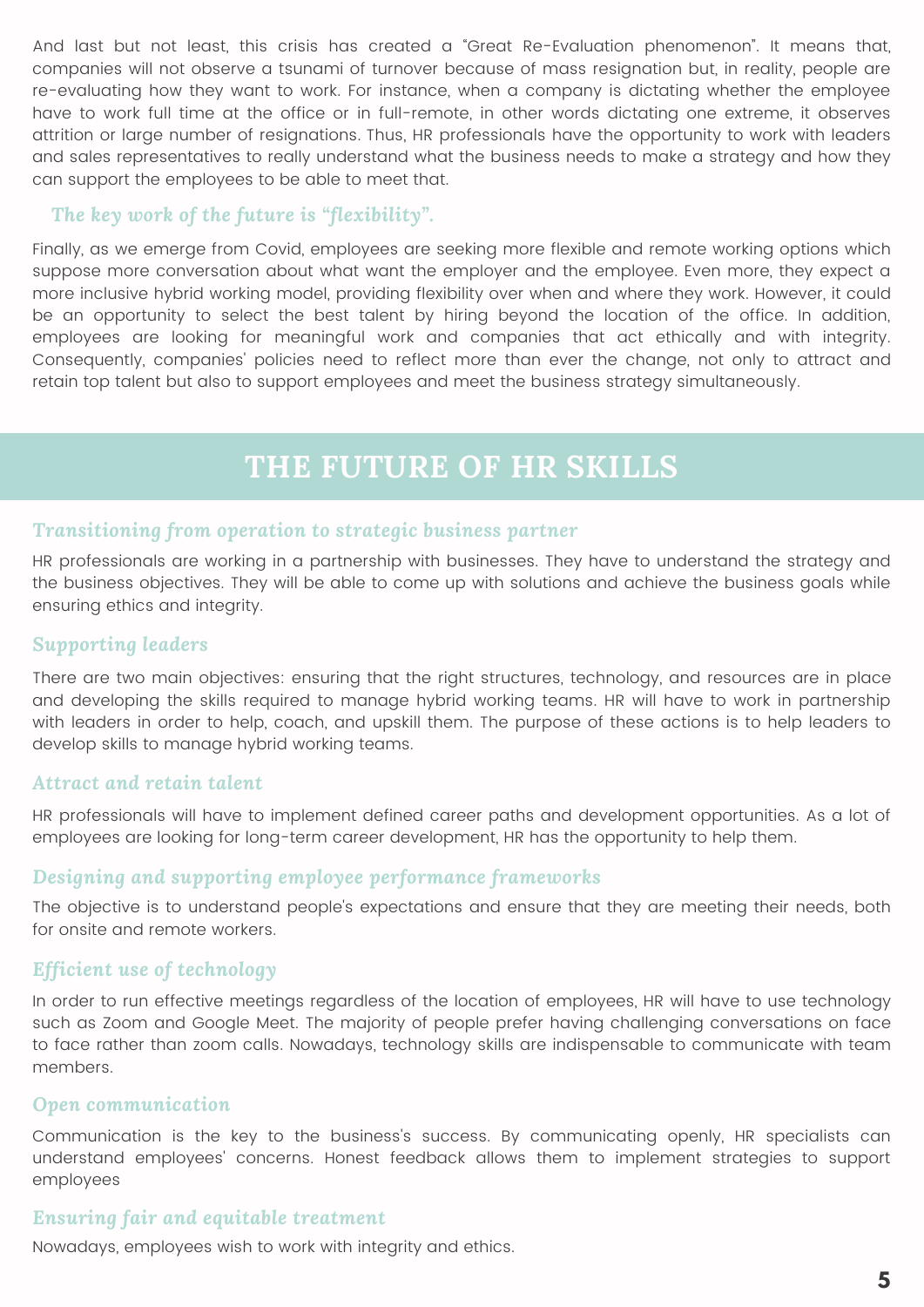# **3 TAKEAWAYS FOR HR PROFESSIONALS**

*The arrival of the Covid-19 was a real proof that changes can come at any time and in any form, therefore it is very important to be well prepared to face them. In a future perspective, it is important for HR professionals to keep the following 3 tips in mind.*

## **FOCUS ON NON-TECHNICAL SKILLS**

When thinking about the responsibilities of an HR, the first things that might come to mind are technical tasks such as recruiting, on-boarding, compensation and benefit management, budgeting, etc. Knowing how to perform these tasks is obviously a big contribution to the success of a company. However, the focus is shifting more towards non-technical skills, which, if well assimilated, can make a real difference.

Being able to manage different stakeholders, influencing them, managing change, being an effective communicator and having commercial skills are some of the non-technical skills that will become the new normal for HR.

## **CRITICALLY ANALYZE "THEORY VS PRACTICE"**

Diversity & Inclusion, Well-being, Employee Engagement are terms we hear more and more often in business environments. A company that presents itself with these characteristics will certainly improve its reputation. This is why there is a constant race to choose the most attractive values for a company.

However, the problem, is not in being able to identify itself with those, but rather in being able to put them into practice. In an increasingly competitive and demanding world, it is the task of HR to ensure that: managers tie to the values of the company, the mental health of everyone is protected, initiatives are put into practice and everyone sticks with them. Last but not least it is important to take a step back when needed and have a critical eye on what is feasible and what is not.

# **EMPLOYEES' VOICE IS IMPORTANT**

Employees have a voice and they are not afraid to use it anymore. Tick box policies are no longer tolerated. Leaders need to role model the business values and HR need to support them to do that effectively. Therefore, they should make sure that a structure is in place, support in setting business and strategic goals and be able to manage stakeholders.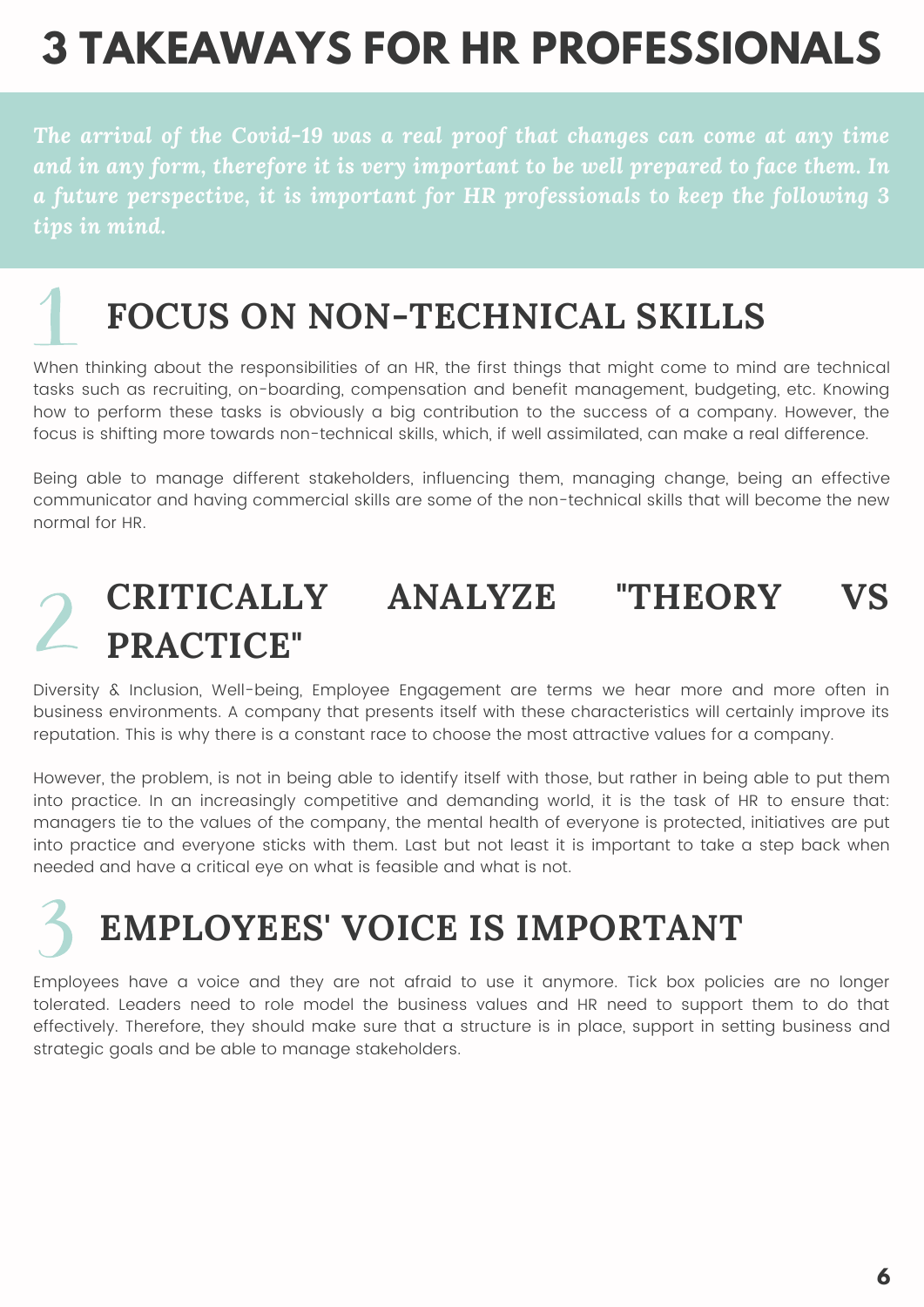# **FREQUENTLY ASKED QUESTIONS**

#### **How HR could develop more in terms of commercial awareness?**

HR are sometimes quite distant from the senior business leaders. However, getting closer to them is a great opportunity to ask questions and start to understand topics such as finance interests or business strategy. What HR have to do is to identify leaders in the business and converse with them.

Our objective, as HR, is to help the business work on and link with HR topics like recruitment. HR professionals don't have to get away from HR topics to be able to get that commercial part. They just have to be interested enough, curious, to go and find out what they are doing.

### **How do HR can choose between HR priorities and business strategy?**

It's not about turning off the operational side of HR but doing small incremental steps. One solution can be to ask yourself those questions: "What are my business priorities? What am I looking to achieve?" and to find the answers.

HR professionals need to take into account the collective tasks but also the individual's one. They have to take the two opposite strategies and bring them together. That is what will make the difference between somebody who just does what need to be done (and does things day-to-day) and somebody who takes a step back, can look at that bigger picture and is able to explain it and to act.

### **What about HR people's well-being?**

The COVID-19 crisis was such an unusual crisis for companies, whether small or large, that the HR people's well being seems to have been ignored, while they were done and tired. Indeed, HR are great at supporting leaders and employees. But when it comes to them, they are not great at self-supporting

During the crisis, they continued to work and didn't recognize, from an HR point of view, that they needed to be supported. This is why companies, like Hunter Adams, have given to some clients the external resources necessary to give their internal HR teams time to regroup and look after themselves. In other words, Hunter Adams and others have become well-being ambassadors for their clients. Thus, employees knew they could bring some suggestions on people's well-being, on working practices, and that the company was making sure that real break were taken between assignments.

Finally, there is no magic wand, the most important, equally inside and outside the HR team is "communication".

### **Are the trends and skills for the future more UK centric or global?**

The trends and skills approached during the conference are observed globally. But, sometimes, for specific subjects it can depend on the country and on their policies. For instance, remote working or flexible working has been adopted globally during the pandemic. However, there is no guarantee that after the crisis all companies will continue this way of working, it mostly depends on the culture of the country and of the company.

#### **Is there anything HR professionals should emphasize more than before?**

From now on, what seems to have a major importance, or at least what can make the difference, are the non-technical skills such as stakeholder management, influencing, building credibility and above all, change management and agile decision-making. But obviously, these are skills that can often only be built when we are in the middle of it.